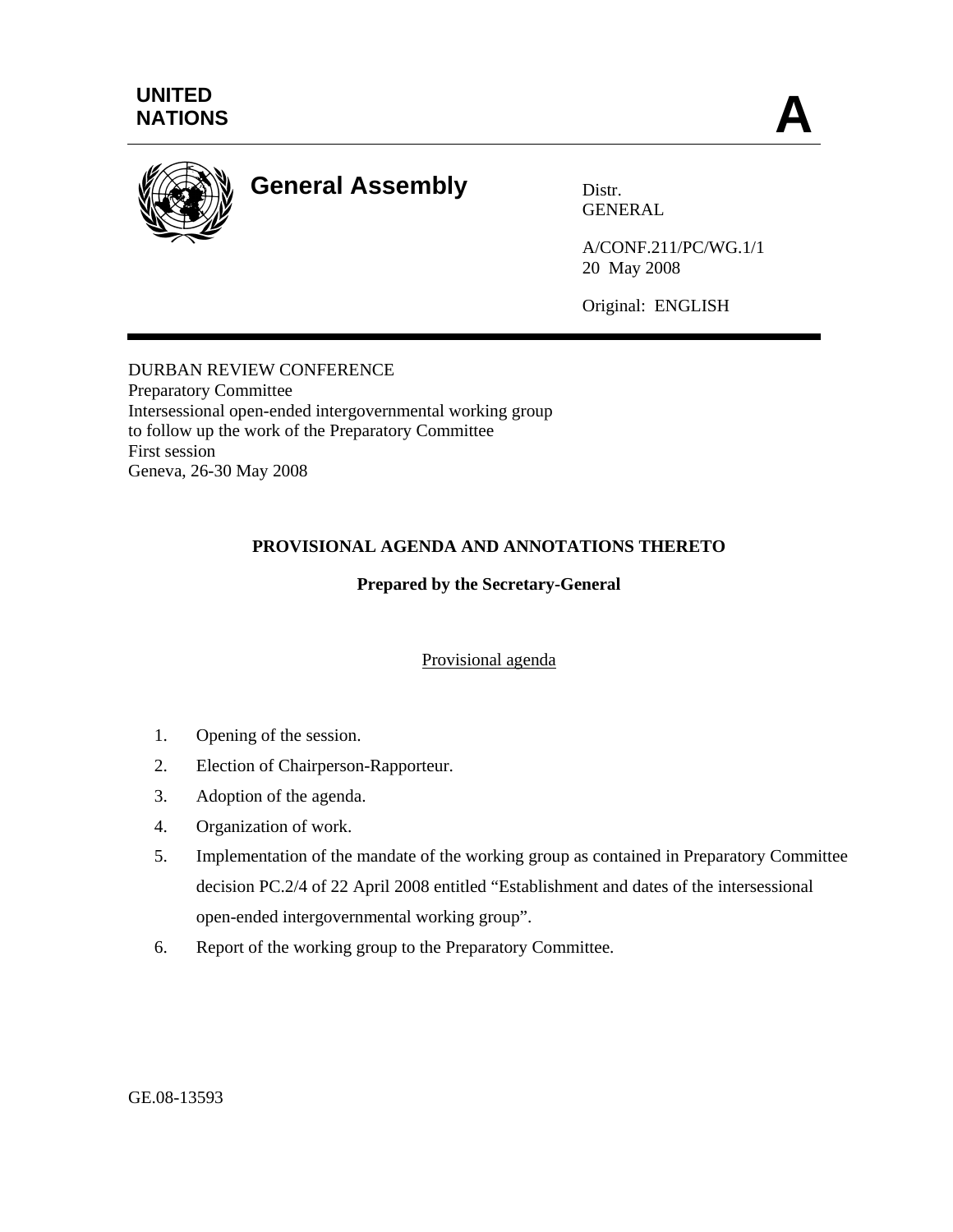#### Annotations to the provisional agenda

#### **Item 1. Opening of the session**

1. Pursuant to decision PC.2/4 on the establishment and dates of the intersessional open-ended intergovernmental working group adopted by the Preparatory Committee for the Durban Review Conference on 22 April 2008, the working group should hold two sessions, of one week each. The Preparatory Committee decided that the first session should take place from 26 to 30 May 2008 and the second session from 30 June to 4 July, or at any other time agreed by the working group.

#### **Item 2. Election of Chairperson-Rapporteur**

2**.** At the 9th meeting of its first substantive session, on 25 April 2008, the Preparatory Committee designated Mr. Zohrab Mnatsakanian, Ambassador of Armenia and Vice-Chairman of the Preparatory Committee, to the post of the Chairperson of the intersessional open-ended intergovernmental working group to follow up the work of the Preparatory Committee.

#### **Item 3. Adoption of the agenda**

3. In accordance with established practices, the working group will have before it the present document containing the provisional agenda prepared by the Secretary-General as well as the annotations relating to the items included in the provisional agenda.

#### **Item 4. Organization of work**

4. The attention of the Working group is drawn to the following decisions adopted by the Preparatory Committee at its first substantive session concerning the speaking time limits:

- (a) The speaking-time limits for the session would be five minutes per statement for Member States of the United Nations and three minutes for all observers;
- (b) The speaking time for joint statements by Member States should not exceed ten minutes;
- (c) The speaking-time limits for joint statements by non-governmental organizations would be as follows: one to two non-governmental organizations: three minutes; three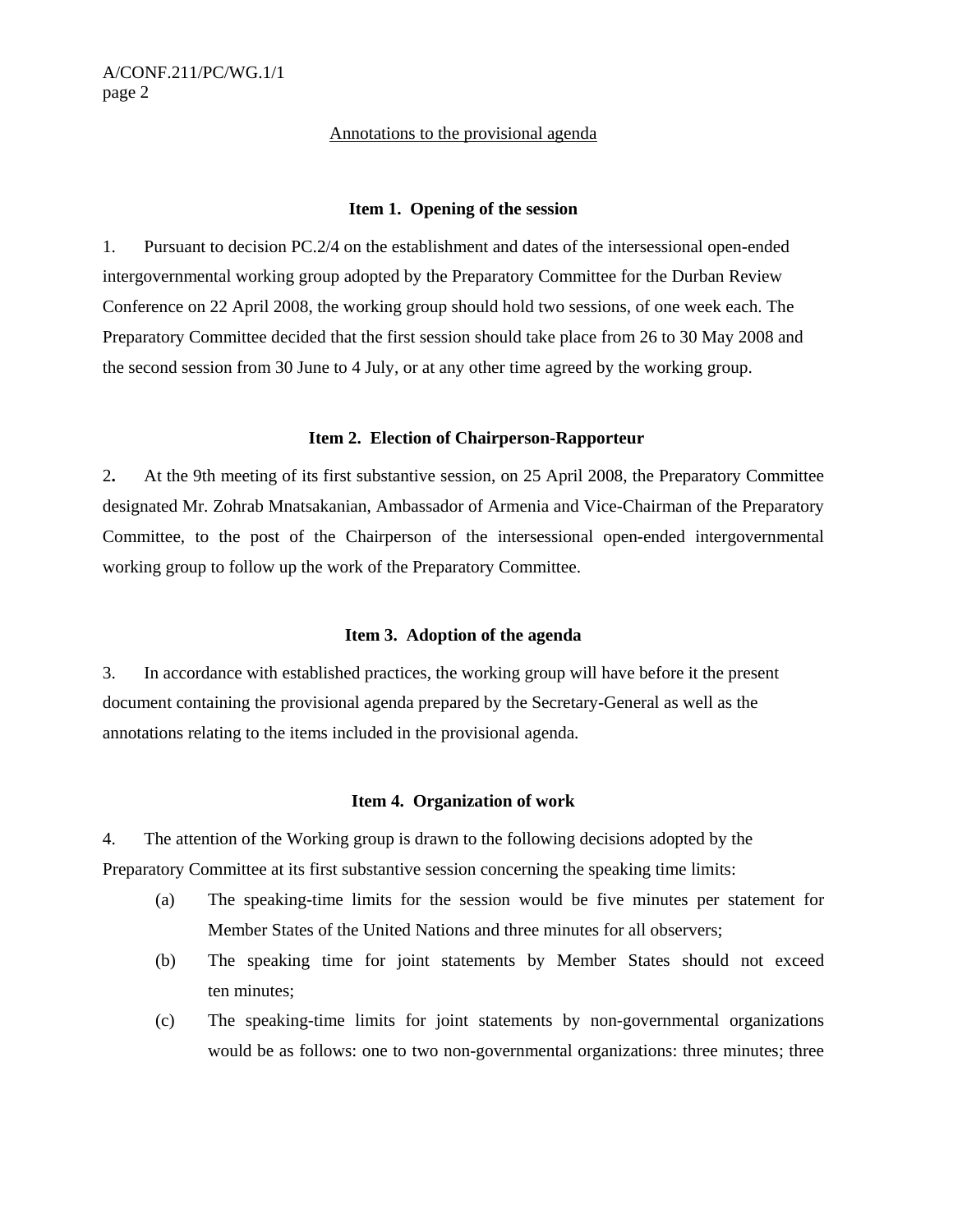to five non-governmental organizations: four minutes; six to ten non-governmental organizations: five minutes; more than ten non-governmental organizations: six minutes.

5. The Preparatory Committee further decided that non-governmental organizations will be able to participate in the general debate on all substantive agenda items.

6. In its decision PC.2/10 of 2 May 2008 entitled "Documentation for the preparatory process for the Durban Review Conference", the Preparatory Committee decided that all documents submitted as contributions to the preparatory process for the Durban Review Conference and circulated in English only, should be translated into all official languages of the United Nations and made available in time for the relevant meetings of the intersessional open-ended intergovernmental working group.

7. The following documents containing specific contributions to the preparatory process for the Durban Review Conference were issued for the first substantive session of the Preparatory Committee:

| A/CONF.211/PC.2/CRP.2 | Compilation of contributions<br>submitted to the Preparatory<br>Committee for the Durban<br>Review Conference by<br>specialised agencies of the<br>United Nations system, United<br>nations bodies, regional and<br>other intergovernmental<br>organizations and non-<br>governmental organizations |
|-----------------------|-----------------------------------------------------------------------------------------------------------------------------------------------------------------------------------------------------------------------------------------------------------------------------------------------------|
| A/CONF.211/PC.2/CRP.3 | Replies to the question aire<br>submitted by the Special<br>Rapporteur on the right to<br>education                                                                                                                                                                                                 |
| A/CONF.211/PC.2/CRP.4 | Compilation of conclusions and<br>recommendations adopted by the<br>Intergovernmental Working<br>Group on the Effective<br>Implementation of the Durban<br>Declaration and Programme of<br>Action                                                                                                   |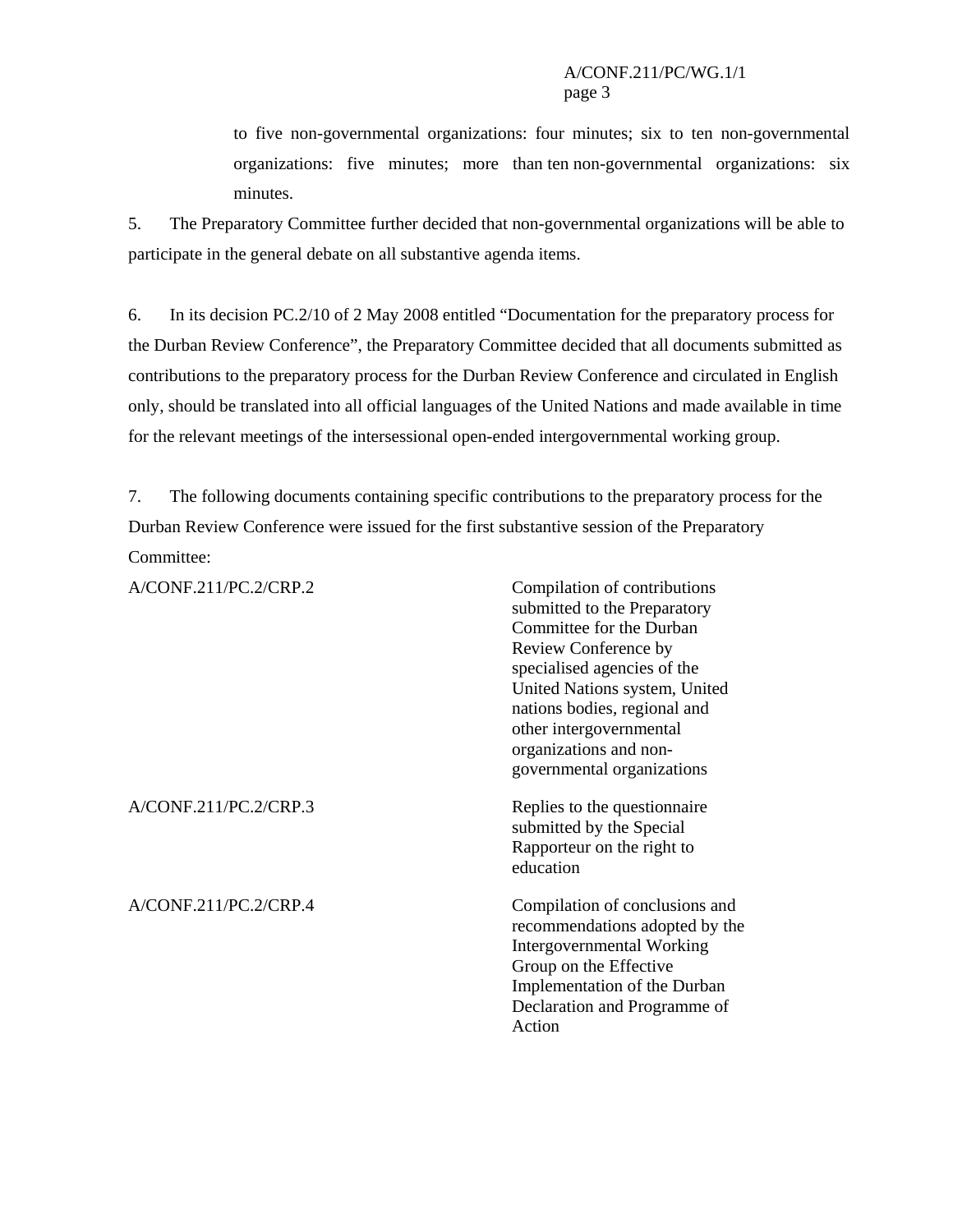| A/CONF.211/PC.2/CRP.5 | Replies to the question aire<br>submitted by the Committee on<br>the Elimination of Racial<br>Discrimination |
|-----------------------|--------------------------------------------------------------------------------------------------------------|
| A/CONF.211/PC.2/CRP.6 | Replies to the question aire by<br><b>States</b>                                                             |

8. The following reports submitted earlier to the Human Rights Council were also circulated during the first substantive session of the Preparatory Committee:

| A/HRC/2/3  | Report of the Special Rapporteur<br>on freedom of religion or belief<br>and the Special Rapporteur on<br>contemporary forms of racism,<br>racial discrimination,<br>xenophobia and related<br>intolerance |
|------------|-----------------------------------------------------------------------------------------------------------------------------------------------------------------------------------------------------------|
| A/HRC/6/5  | Report of the Special<br>Rapporteur on freedom of<br>religion or belief                                                                                                                                   |
| A/HRC/7/19 | Report of the Special<br>Rapporteur on contemporary<br>forms of racism, racial<br>discrimination, xenophobia and<br>related intolerance                                                                   |
| A/HRC/7/36 | Report of the Working Group<br>of Experts on People of African<br>Decent on its seventh session                                                                                                           |

 9. Additional contributions received by the Secretariat after the circulation of the above documents are posted on OHCHR website:

http://www2.ohchr.org/english/issues/racism/DurbanReview/session1-repliesfromMemberStates.htm

**Item 4. Implementation of the mandate of the Working group as contained in Preparatory Committee decision PC.2/4 of 22 April 2008 entitled "Establishment and dates of the intersessional open-ended intergovernmental working group".**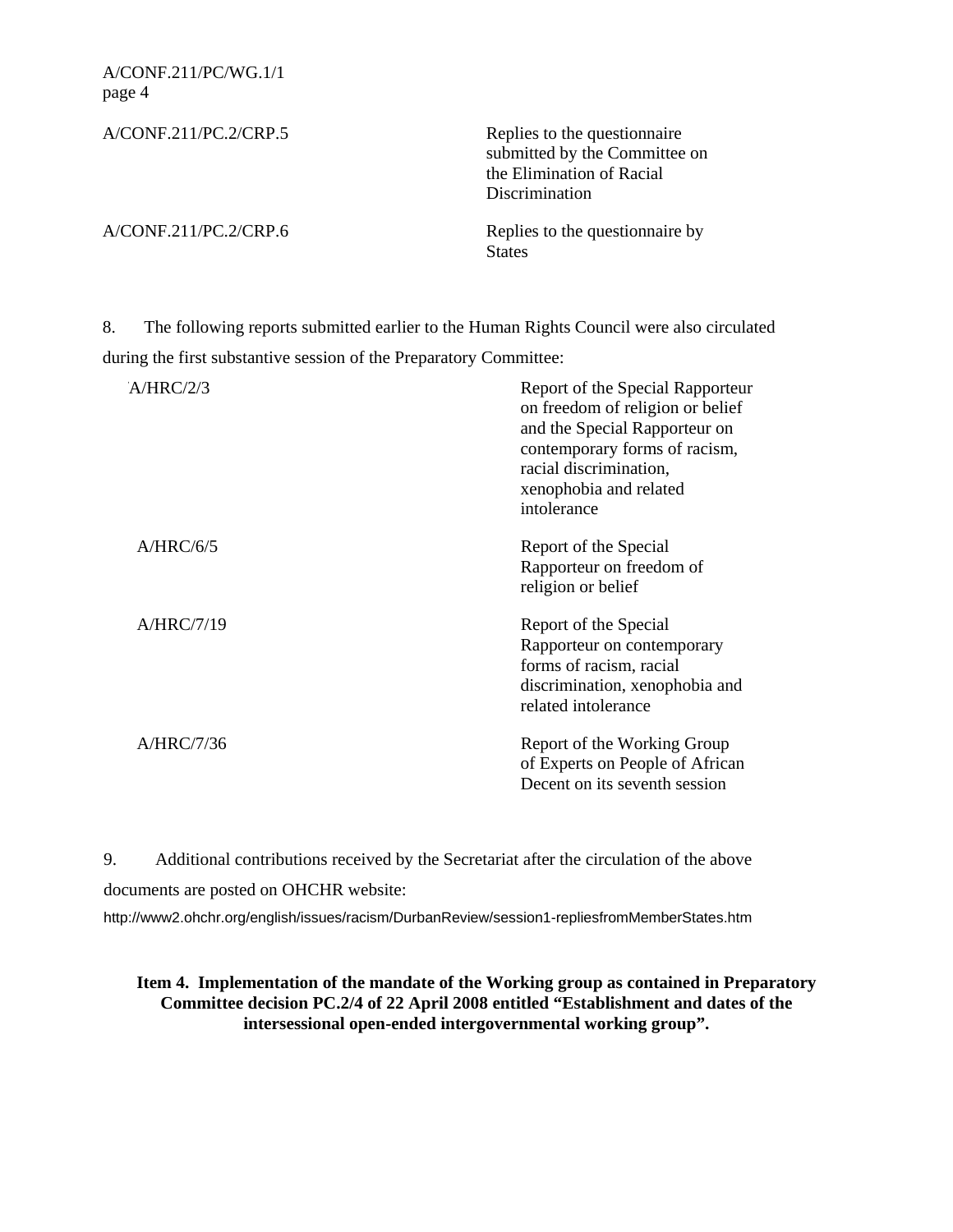10. In its decision PC.2/4 of 22 April 2008, the Preparatory Committee, recalling its decisions PC.1/10 (c) and PC.1/15 of 31 August 2007, decided to establish an intersessional open-ended intergovernmental working group to follow up the work of the Preparatory Committee, including through reviewing contributions and commencing negotiations on the draft outcome document, and to report thereon to the Preparatory Committee.

11. The Preparatory Committee, in its decision PC.1/13 of 31 August 2007 entitled "Objectives of the Durban Review Conference", decided that, on the basis of the Durban Declaration and Programme of Action, General Assembly resolution 61/149 and Human Rights Council resolution 3/2, the objectives of the Durban Review Conference will read as follows:

1. To review progress and assess implementation of the Durban Declaration and Programme of Action by all stakeholders at the national, regional and international levels, including assessing contemporary manifestations of racism, racial discrimination, xenophobia and related intolerance, through an inclusive, transparent and collaborative process and identify concrete measures and initiatives for combating and eliminating all manifestations of racism, racial discrimination, xenophobia and related intolerance in order to foster the implementation of the Durban Declaration and Programme of Action;

2. To assess the effectiveness of the existing Durban follow-up mechanisms and other relevant United Nations mechanisms dealing with the issue of racism, racial discrimination, xenophobia and related intolerance in order to enhance them;

3. To promote the universal ratification and implementation of the International Convention on the Elimination of All Forms of Racial Discrimination and proper consideration of the recommendations of the Committee on the Elimination of Racial Discrimination;

4. To identify and share good practices achieved in the fight against racism, racial discrimination, xenophobia and related intolerance.

12. In its decision PC.2/8 of 30 April 2008 entitled "Structure of the draft outcome document of the Durban Review Conference", the Preparatory Committee decided that the outcome, consisting of a declaratory part and an action-oriented part containing further actions and initiatives, will be based on contributions submitted in conformity with its decision PC.1/10 and the outcomes of the preparatory meetings and activities at the international, regional and national levels, and shall be drawn up in accordance with the following structure: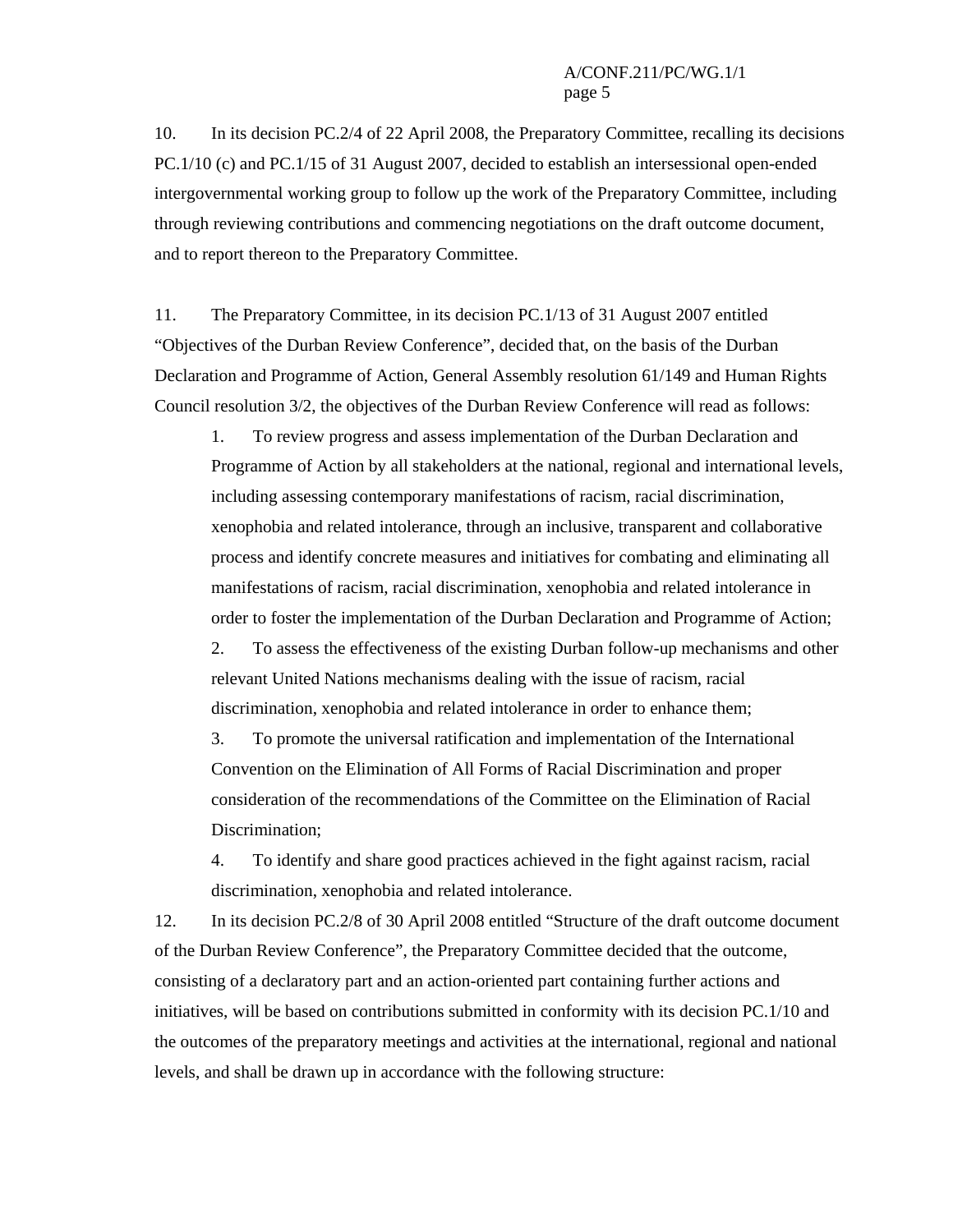1. Review of progress and assessment of implementation of the Durban Declaration and Programme of Action by all stakeholders at the national, regional and international levels, including the assessment of contemporary manifestations of racism, racial discrimination, xenophobia and related intolerance:

- Sources, causes, forms and contemporary manifestations of racism, racial discrimination, xenophobia and related intolerance;

- Victims of racism, racial discrimination, xenophobia and related intolerance;

- Measures of prevention, education and protection aimed at the eradication of racism, racial discrimination, xenophobia and related intolerance at all levels; - Provision of effective remedies, recourse, redress, and compensatory and other measures at all levels;

- Strategies to achieve full and effective equality, including international cooperation and enhancement of the United Nations and other international mechanisms in combating racism, racial discrimination, xenophobia and related intolerance.

- 2. Assessment of the effectiveness of the existing Durban follow-up mechanisms and other United Nations mechanisms dealing with the issue of racism, racial discrimination, xenophobia and related intolerance in order to enhance them.
- 3. Promotion of the universal ratification and implementation of the International Convention on the Elimination of All Forms of Racial Discrimination (ICERD) and proper consideration of the recommendations of the Committee on the Elimination of Racial Discrimination.
- 4. Identification and sharing of best practices achieved at the national, regional and international levels in the fight against racism, racial discrimination, xenophobia and related intolerance.
- 5. Identification of further concrete measures and initiatives at all levels for combating and eliminating all manifestations of racism, racial discrimination, xenophobia and related intolerance, in order to foster the implementation of the Durban Declaration and Programme of Action and to address challenges and impediments thereto, including in the light of developments since its adoption in 2001.

## **Item 6. Report of the working group to the Preparatory Committee**